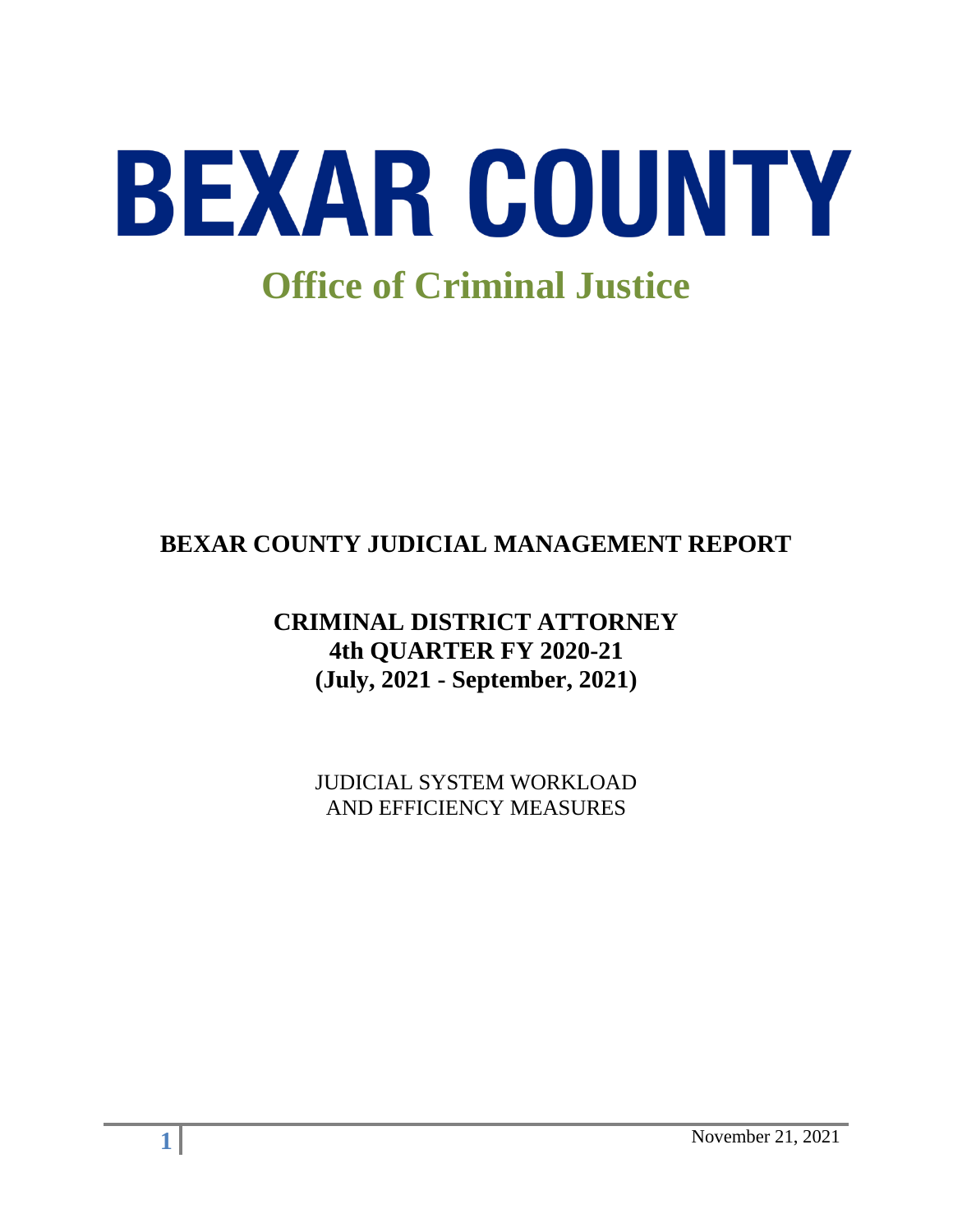#### **Measure 1: Clearance Rates**

**Definition:** The number of disposed cases as a percentage of the number of incoming cases.

**Analysis and Interpretation:** The clearance rate is a measure of the incoming cases the judicial system receives monthly compared to the total cases disposed of monthly. This measure portrays the judicial system's ability to balance current caseload and incoming cases. A clearance rate of 100% represents maintaining the status quo. Above 100% represents the system disposing of more cases than it is receiving. Below 100% represents the system disposing of fewer cases than it is receiving.



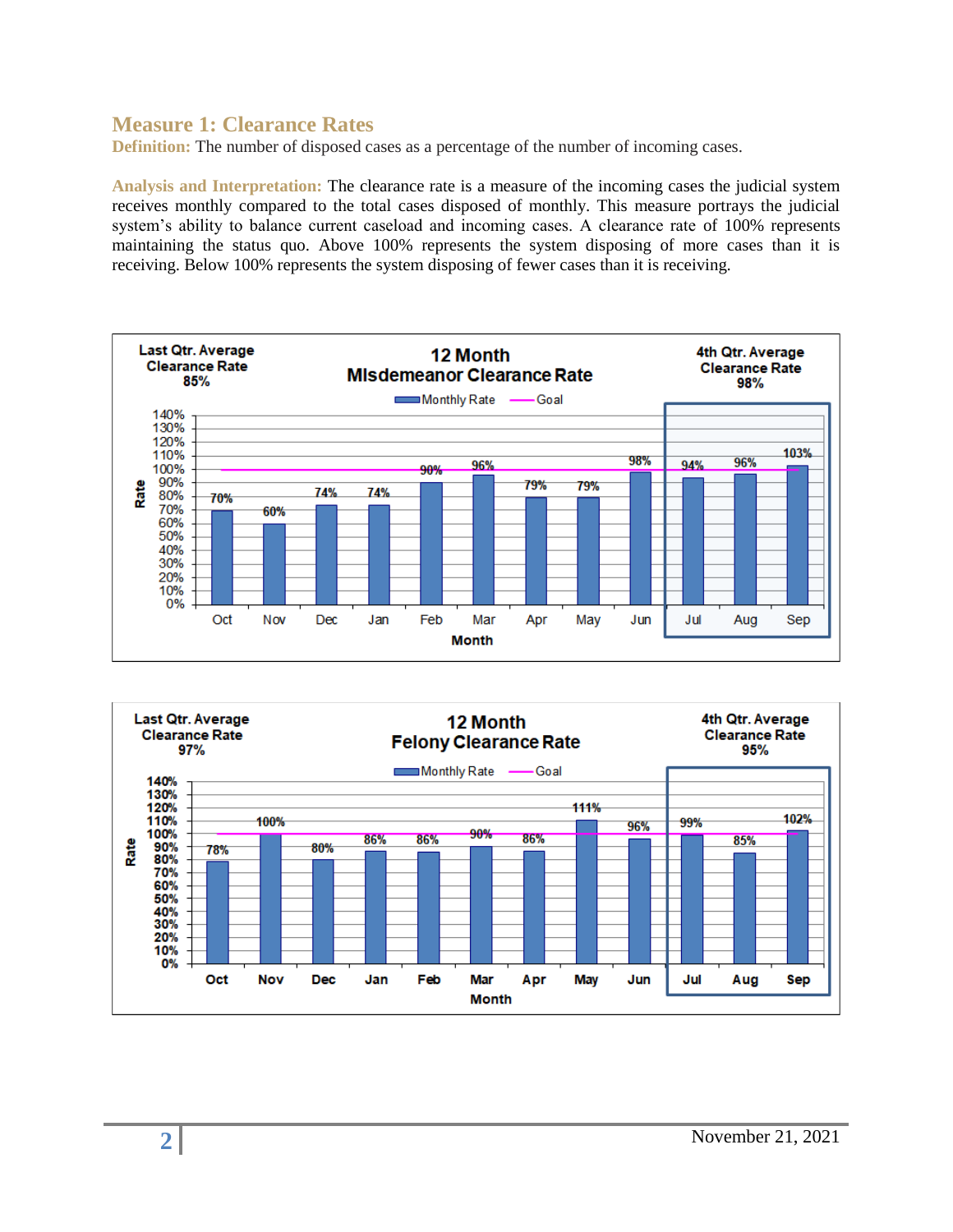#### **Measure 2: New Cases**

**Definition:** New cases are the incoming cases for the judicial system.

**Analysis and Interpretation:** The following chart breakouts new cases and MTRs for misdemeanors and felonies for 4th Quarter FY 2020-21. The second chart displays how the number of incoming cases and composition of those cases have differed over the past six quarters.



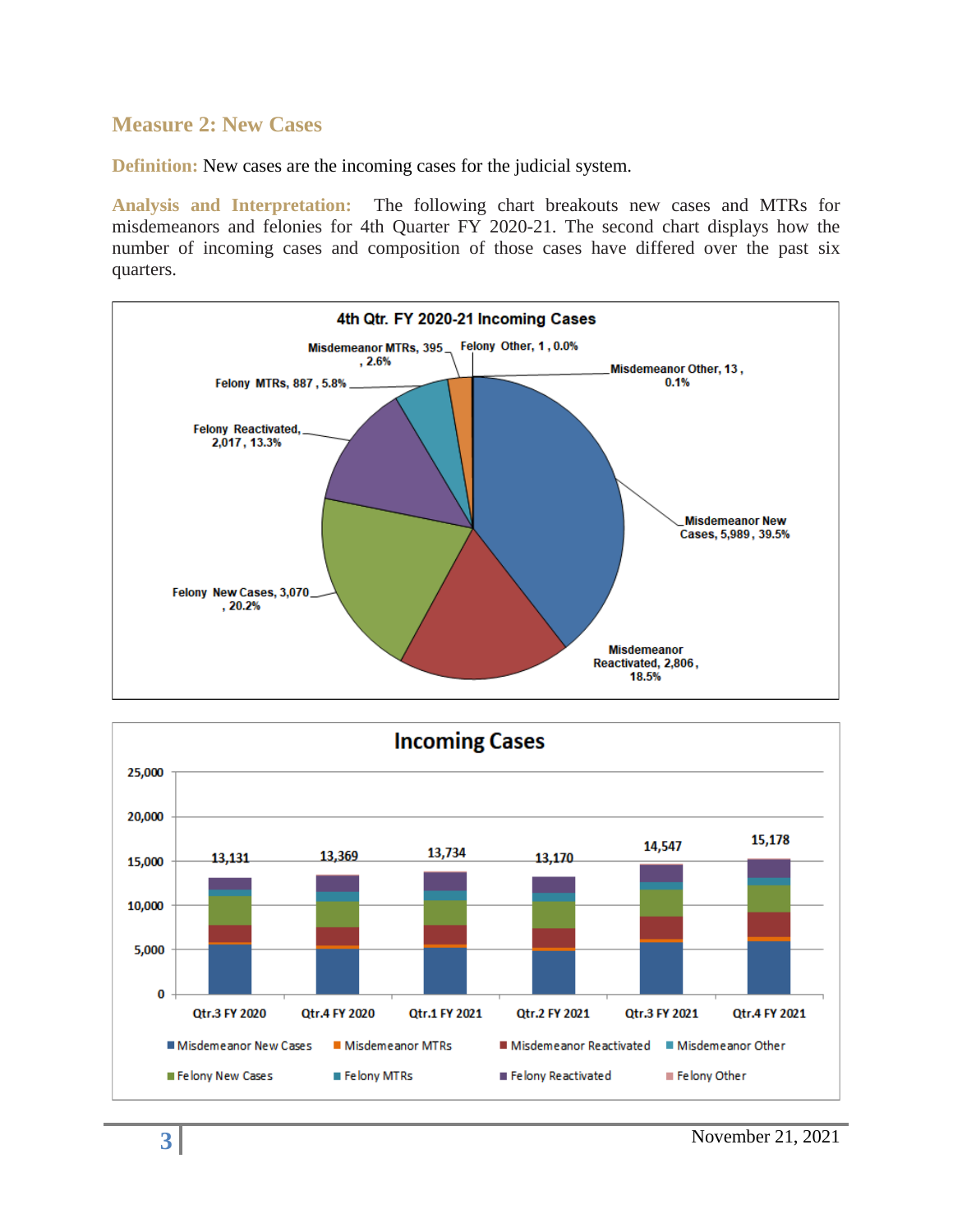## **Measure 3: Disposed Cases**

**Definition:** Disposed cases are cases removed from the judicial system.

**Analysis and Interpretation:** The following chart breaks out disposed cases for misdemeanors and felonies for 4th Quarter FY 2020-21. The second chart displays how the number of disposed cases and their composition has differed over the past six quarters.



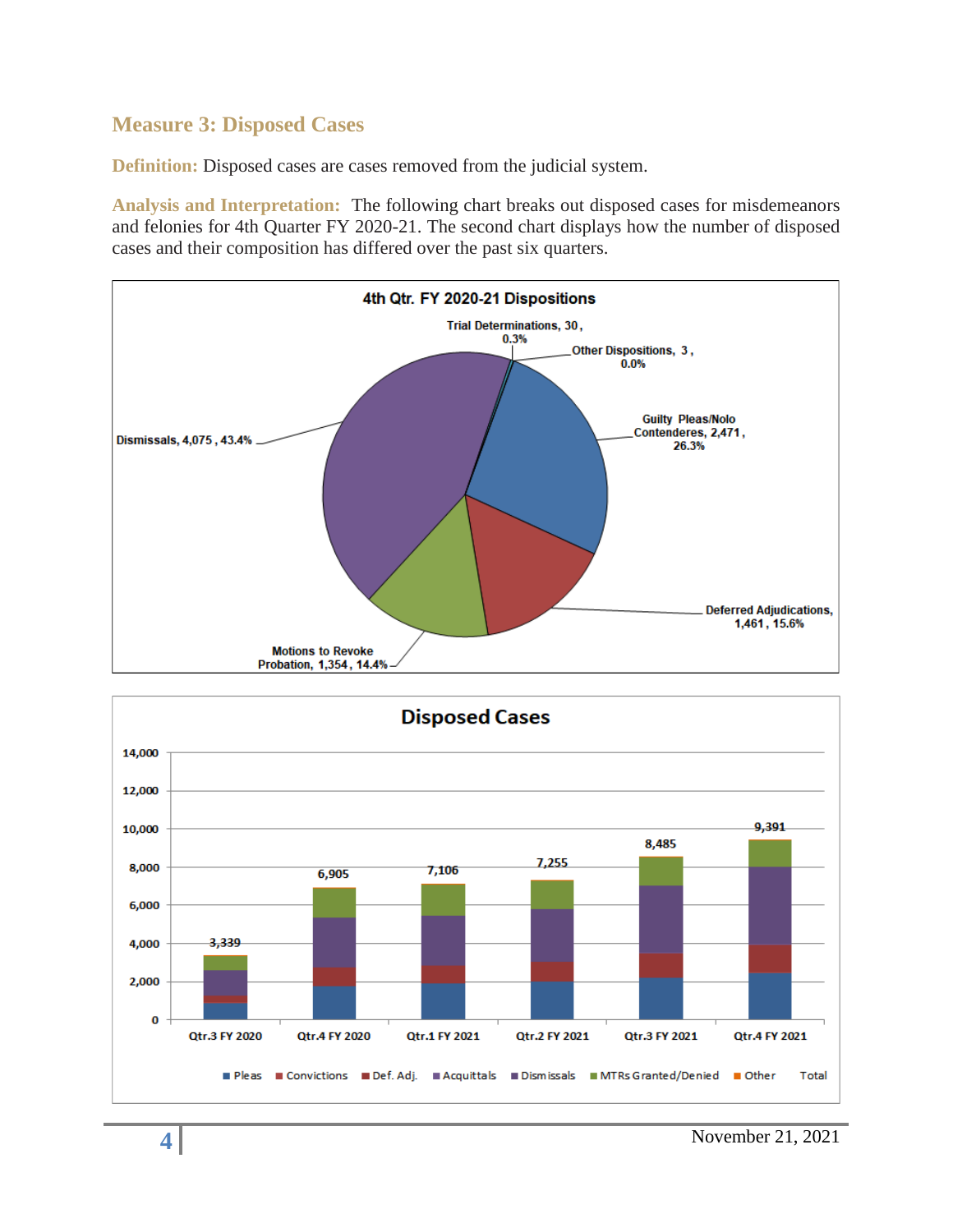# **Measure 4: Jail Bed Days Consumed**

**Analysis and Interpretation:** The following chart shows the number of jail bed days consumed by inmates awaiting trial, awaiting indictment, and awaiting MTR/MEAG disposition, **only on the highest level charges against them**. The graph is categorized by date ranges of ten jail bed days consumed. The chart for the current quarter for each category is followed by a comparison of the last eight quarters for the same category.



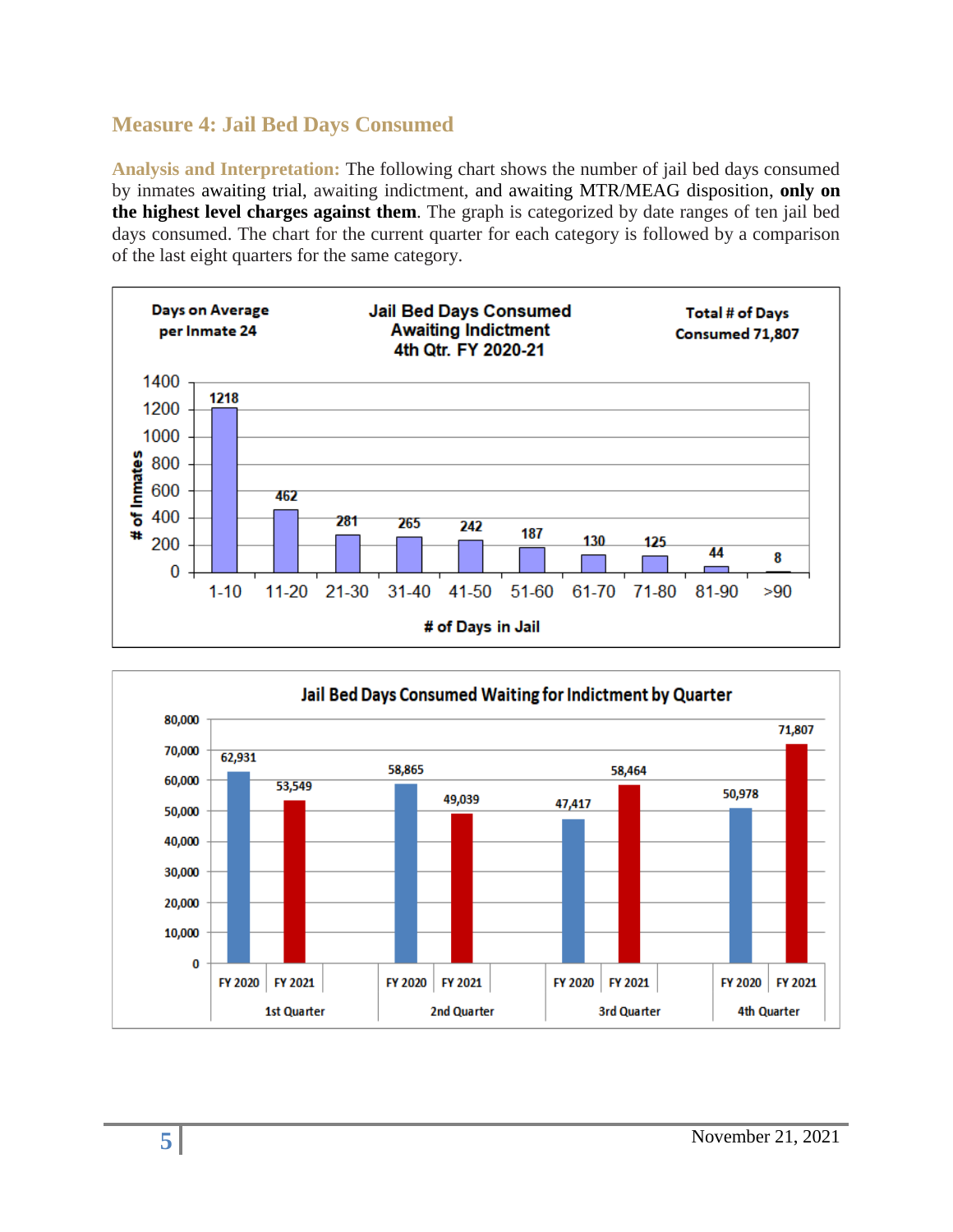

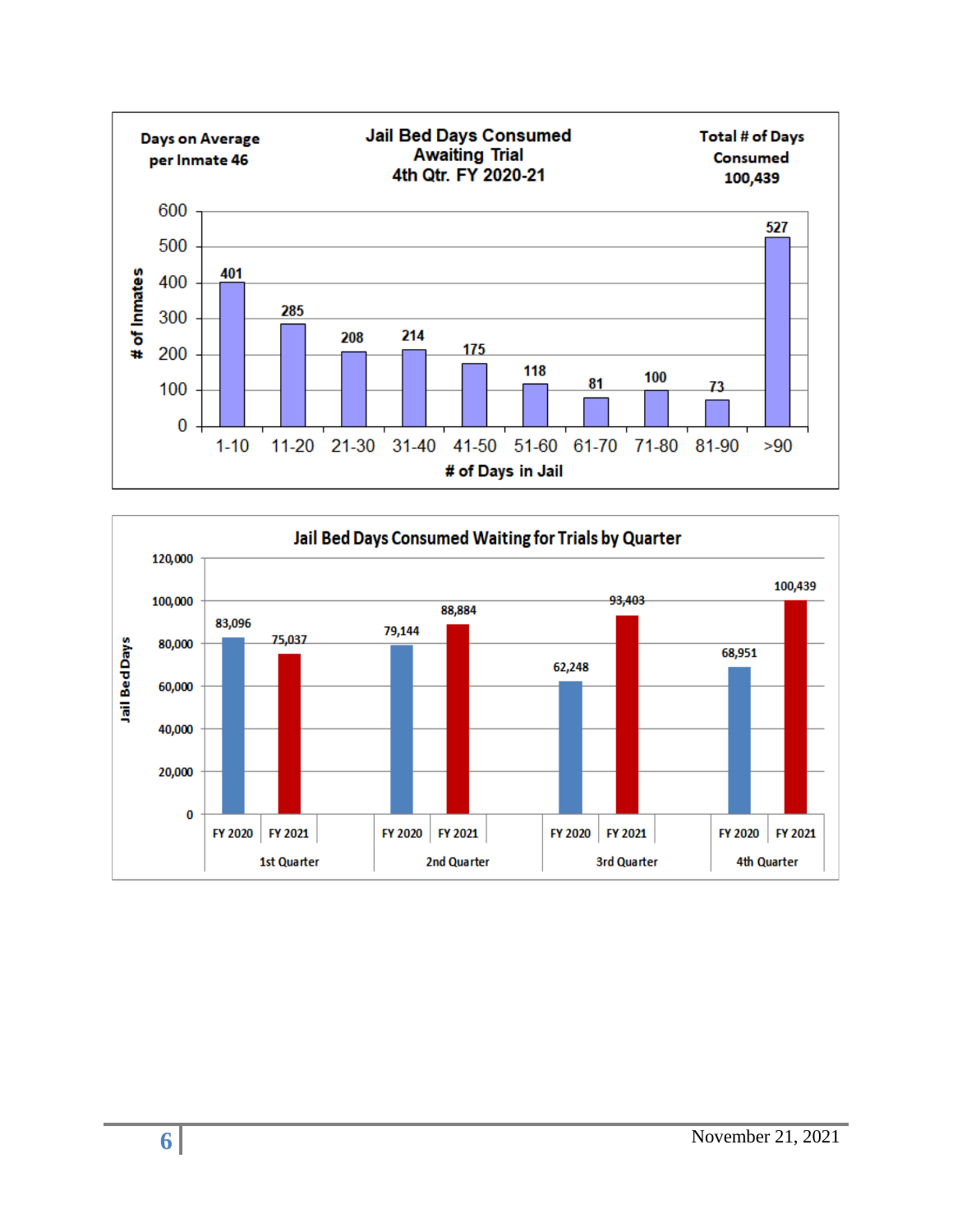

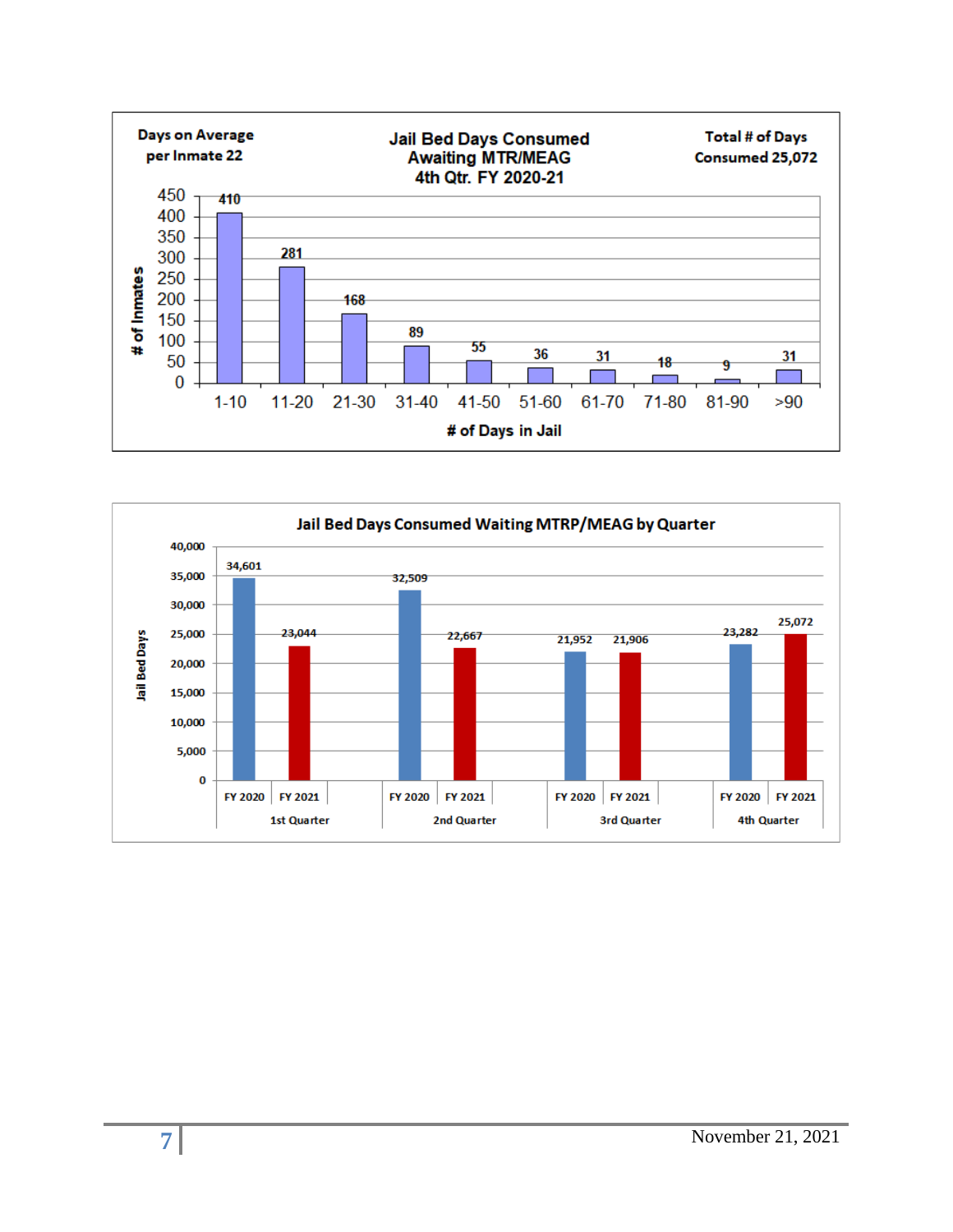## BEXAR COUNTY JUDICIAL MANAGEMENT REPORT APPENDIX A Explanation and Method of Collection for Different Measures

### **Measure 1: Clearance Rates**

**Definition:** The number of disposed cases as a percentage of the number of incoming cases.

**Method:** Clearance rates are measured using two variables, incoming cases and the number of cases disposed monthly. For felonies, incoming cases include cases filed by indictment, cases filed by information, motion to revoke probation (MTRs), transfers, and cases reactivated. For the misdemeanors, incoming cases include new cases filed, cases appealed from lower courts, other cases reaching docket (cases reactivated, motions to revoke probation or deferred adjudication/other), and other cases added. The number of outgoing cases includes all monthly dispositions. *Due to new reporting requirements by the Office of Court Administration, certain types of dismissals (such as, Dismissed – Defendant Deceased, Dismissed – Reduced to Class C, Dismissed and Reduced) are not included in the number of dispositions.*

#### **Measure 2: New Cases**

**Definition:** New cases are the incoming cases for the judicial system.

**Method:** For felonies, incoming cases include cases filed by indictment, cases filed by information, motion to revoke probation (MTRs), and cases reactivated. For the misdemeanors, incoming cases include new cases filed, cases reactivated. Other cases include transfers to the County Court or to a district court in the same county, transfers on change of venue to a court in another county, orders placing a defendant's supervision in abeyance, and admissions of unadjudicated offense.

#### **Measure 3: Disposed Cases**

**Definition:** Disposed cases are cases removed from the judicial system.

**Method:** Dispositions included for misdemeanors and felonies are convictions, cases placed on deferred adjudication, acquittals, dismissals, and other dispositions (motions to revoke granted/denied, other dispositions). Each section shows the percentage by type of disposition. Certain dismissals have been removed this quarter to follow the Office of Court Administration guidelines, which include Case Dismissed, Dismissed-Deferred Adjudication, Dismissed-Deceased, Dismissed Reduced to Class C, and Dismissed and Reduced. These dismissals were removed because they have previously been counted as a disposition either through a plea or other conviction.

**Measure 4: Jail Bed Days Consumed** 

**Definition:** The number of jail bed days consumed.

**Method:** The measure shows the number of jail beds consumed by inmates awaiting indictment, awaiting trial, and awaiting Motions to Revoke and Motions Entered to Adjudicated Guilt disposition, only on the highest level charges against them.